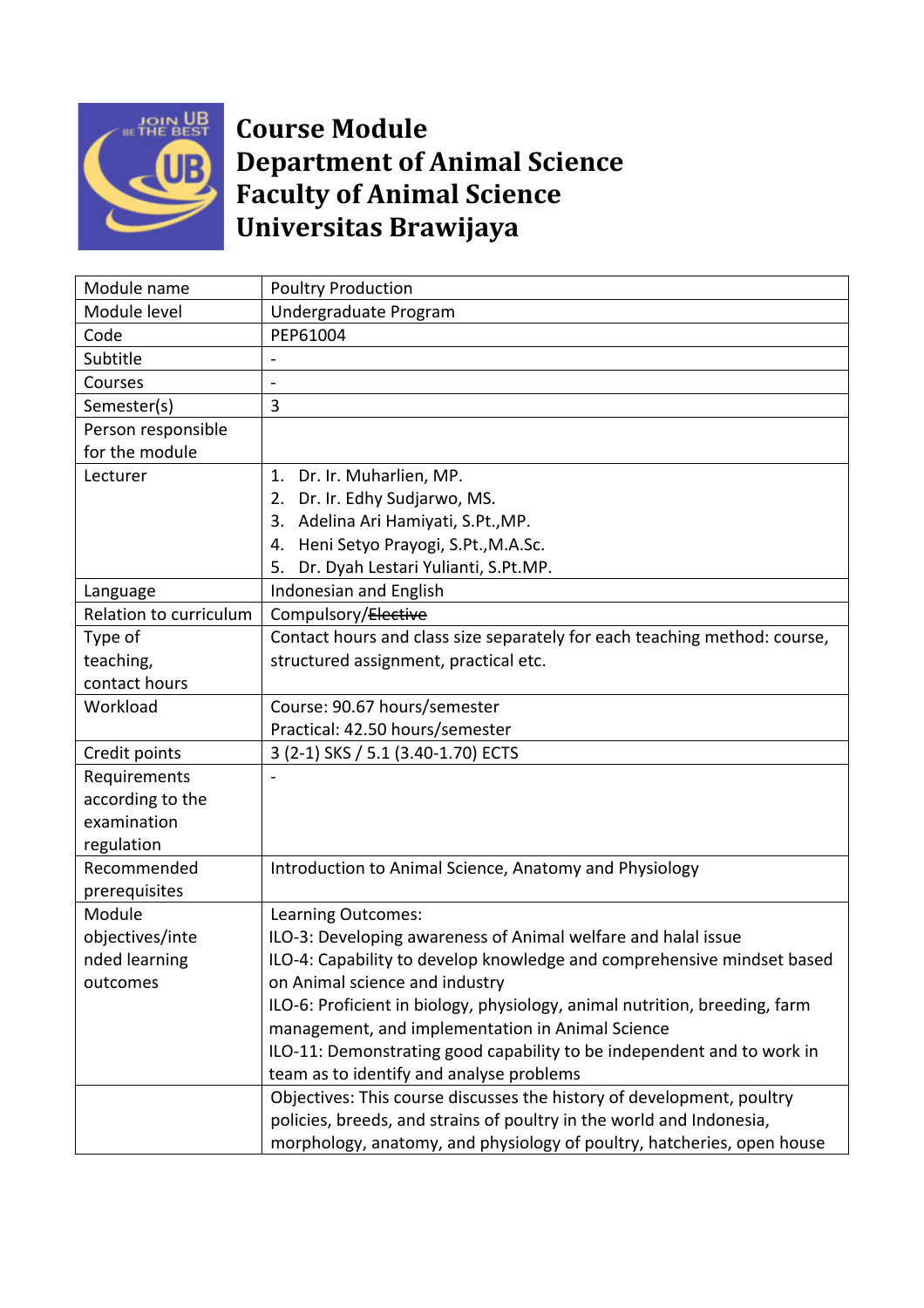|                      | and closed house systems, and basic knowledge of feed, diseases, and          |  |
|----------------------|-------------------------------------------------------------------------------|--|
|                      | prevention of poultry disease.                                                |  |
|                      | Knowledge: Students are able to explain the history of development,           |  |
|                      | livestock policy, nation and strain of poultry                                |  |
|                      | Skills: cognitive-Students are able to explain and identify about the         |  |
|                      | morphology, anatomy and physiology of poultry. Phsycomotoric-Students         |  |
|                      | are able to explain and apply hatching practices and students are able to     |  |
|                      | explain and identify opened house and closed house systems                    |  |
|                      | Competences: Students are able to design and evaluate the efficiency of       |  |
|                      | poultry production                                                            |  |
| Content              | Courses:                                                                      |  |
|                      | History of Poultry Cultivation Development<br>1.                              |  |
|                      | Poultry Farm Policy/Regulation<br>2.                                          |  |
|                      | Group and Strain of Poultry in Indonesia and the World<br>3.                  |  |
|                      | Morphology, Anatomy, and Physiology of Poultry<br>4.                          |  |
|                      | Hatching<br>5.                                                                |  |
|                      | Poultry Opened House<br>6.                                                    |  |
|                      | 7. Poultry Closed House                                                       |  |
|                      |                                                                               |  |
|                      | 8. Basic Poultry Feed                                                         |  |
|                      | <b>Basic Poultry Diseases</b><br>9.                                           |  |
|                      | 10. Basic Poultry Disease Prevention                                          |  |
|                      | 11. Selection and Culling                                                     |  |
| Study and            | 1. Midterm exam                                                               |  |
| examination          | Final term exam<br>2.                                                         |  |
| requirements and     | Practical<br>3.                                                               |  |
| forms of examination | 4. Structured assignment                                                      |  |
|                      |                                                                               |  |
|                      | How to score                                                                  |  |
|                      | Midterm exam 30%                                                              |  |
|                      | Final term exam 30%                                                           |  |
|                      | Practical 30%                                                                 |  |
|                      | Structured assignments 10%                                                    |  |
|                      |                                                                               |  |
|                      | $A:80 <$ Final Score $\leq 100$                                               |  |
|                      | $B+$ : 75 < Final Score $\leq 80$                                             |  |
|                      | $B:69 <$ Final Score $\leq 75$                                                |  |
|                      | $C+$ : 60 < Final Score $\leq 69$                                             |  |
|                      | $C: 55 <$ Final Score $\leq 60$                                               |  |
|                      | $D:50 <$ Final Score $\leq 55$                                                |  |
|                      | $D+$ : 44 < Final Score $\leq$ 50                                             |  |
|                      | $E: 0 <$ Final Score $\leq 44$                                                |  |
| Media employed       | Projector and screens, Zoom application, Google Classroom, e-book, WA         |  |
|                      | Group                                                                         |  |
| Reading list         | Muharlien, et al, 2018. Ilmu Produksi Ternak Unggas. Brawijaya Press.<br>1.   |  |
|                      | Regulation of the Minister Of Agriculture of the Republic of Indonesia.<br>2. |  |
|                      | Number 32/PERMENTAN/PK.230/9/2017 concerning the Provision,                   |  |